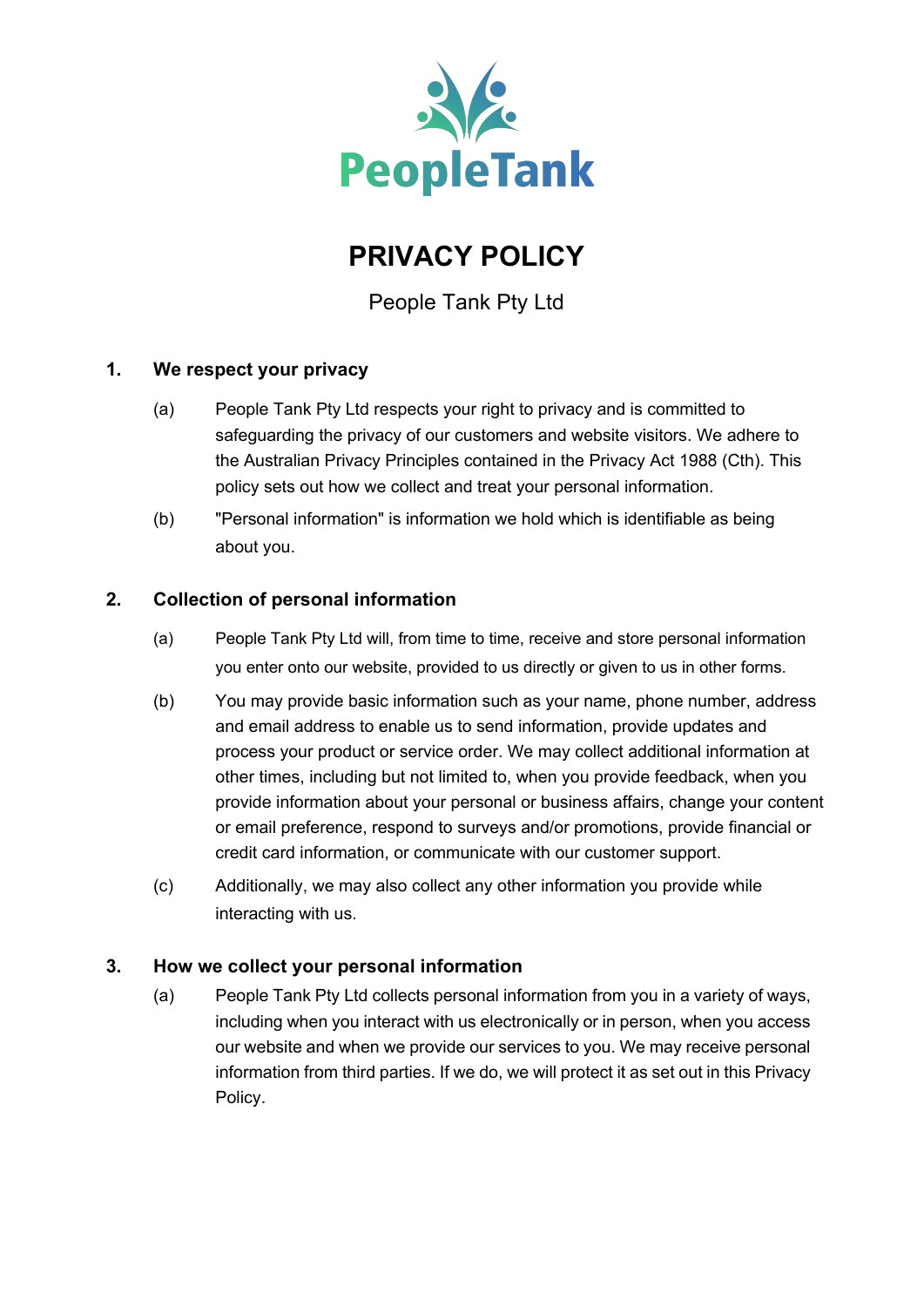

#### **4. Use of your personal information**

- (a) People Tank Pty Ltd may use personal information collected from you to provide you with information, updates, and our services. We may also make you aware of new and additional products, services, and opportunities available to you. We may use your personal information to improve our products and services and better understand your needs.
- (b) People Tank Pty Ltd may contact you by a variety of measures including, but not limited to telephone, email, sms or mail.

# **5. Disclosure of your personal information**

- (a) We may disclose your personal information to any of our employees, officers, insurers, professional advisers, agents, suppliers or subcontractors insofar as reasonably necessary for the purposes set out in this Policy. Personal information is only supplied to a third party when it is required for the delivery of our services.
- (b) We may from time to time need to disclose personal information to comply with a legal requirement, such as a law, regulation, court order, subpoena, warrant, in the course of a legal proceeding or in response to a law enforcement agency request.
- (c) We may also use your personal information to protect the copyright, trademarks, legal rights, property, or safety of People Tank Pty Ltd, http://www.peopletank.com.au, its customers or third parties.
- (d) Information that we collect may from time to time be stored, processed in or transferred between parties located in countries outside of Australia.
- (e) If there is a change of control in our business or a sale or transfer of business assets, we reserve the right to transfer to the extent permissible at law our user databases, together with any personal information and non-personal information contained in those databases. This information may be disclosed to a potential purchaser under an agreement to maintain confidentiality. We would seek to only disclose information in good faith and where required by any of the above circumstances.
- (f) By providing us with personal information, you consent to the terms of this Privacy Policy and the types of disclosure covered by this Policy. Where we disclose your personal information to third parties, we will request that the third party follow this Policy regarding handling your personal information.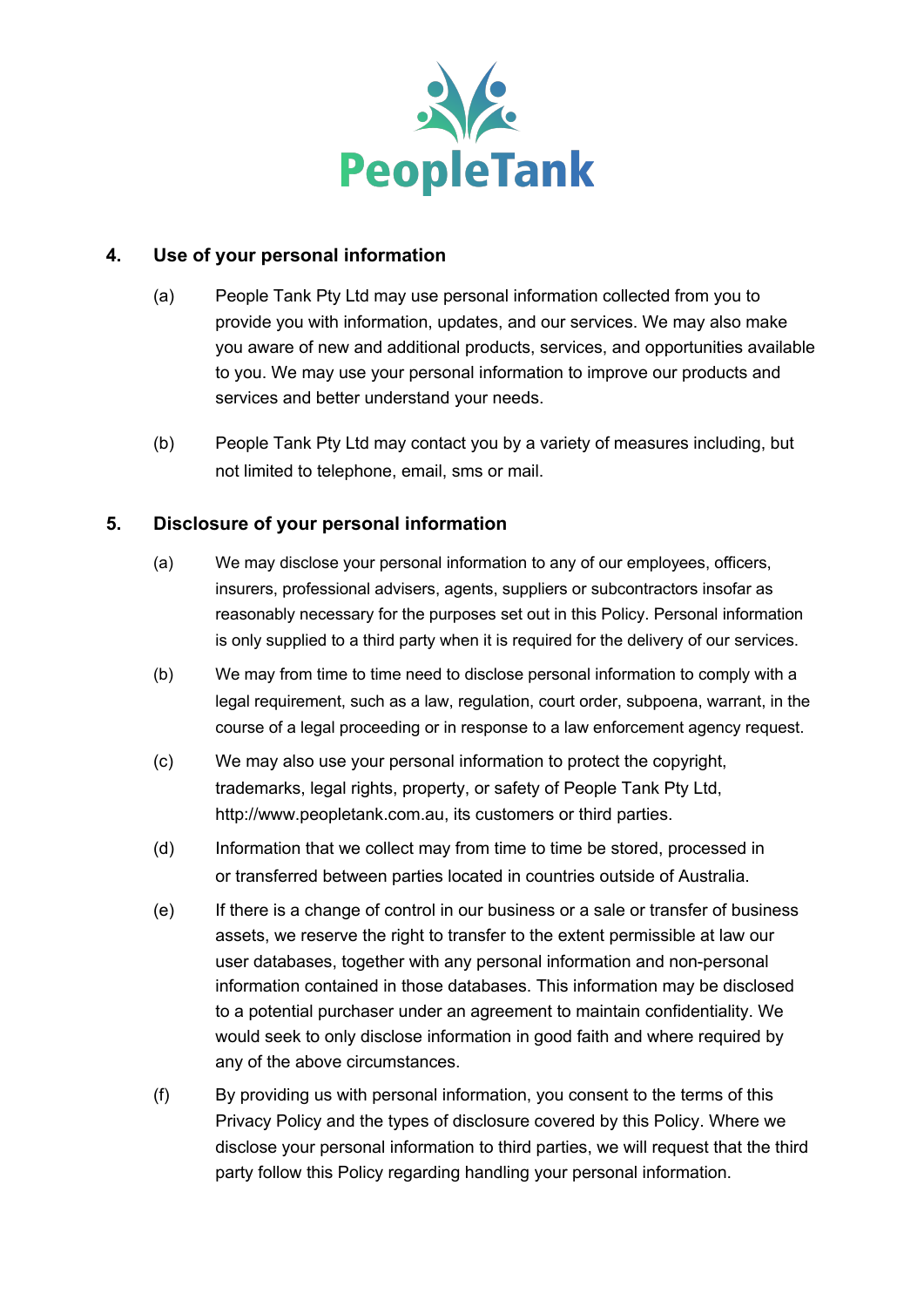

# **6. Security of your personal information**

- (a) People Tank Pty Ltd is committed to ensuring that the information you provide to us is secure. In order to prevent unauthorised access or disclosure, we have put in place suitable physical, electronic and managerial procedures to safeguard and secure information and protect it from misuse, interference, loss and unauthorised access, modification and disclosure.
- (b) The transmission and exchange of information is carried out at your own risk. We cannot guarantee the security of any information that you transmit to us, or receive from us. Although we take measures to safeguard against unauthorised disclosures of information, we cannot assure you that personal information that we collect will not be disclosed in a manner that is inconsistent with this Privacy Policy.

#### **7. Access to your personal information**

- (a) You may request details of personal information that we hold about you in accordance with the provisions of the Privacy Act 1988 (Cth). A small administrative fee may be payable for the provision of information. If you would like a copy of the information, which we hold about you or believe that any information we hold on you is inaccurate, out of date, incomplete, irrelevant or misleading, please email us at info@peopletank.com.au.
- (b) We reserve the right to refuse to provide you with information that we hold about you, in certain circumstances set out in the Privacy Act.

# **8. Complaints about privacy**

(a) If you have any complaints about our privacy practises, please feel free to send in details of your complaints to Level 23 Tower 5 Collins Square, 727 Collins Street, Docklands, Victoria, 3080. We take complaints very seriously and will respond shortly after receiving written notice of your complaint.

#### **9. Changes to Privacy Policy**

(a) Please be aware that we may change this Privacy Policy in the future. We may modify this Policy at any time, in our sole discretion and all modifications will be effective immediately upon our posting of the modifications on our website or notice board. Please check back from time to time to review our Privacy Policy.